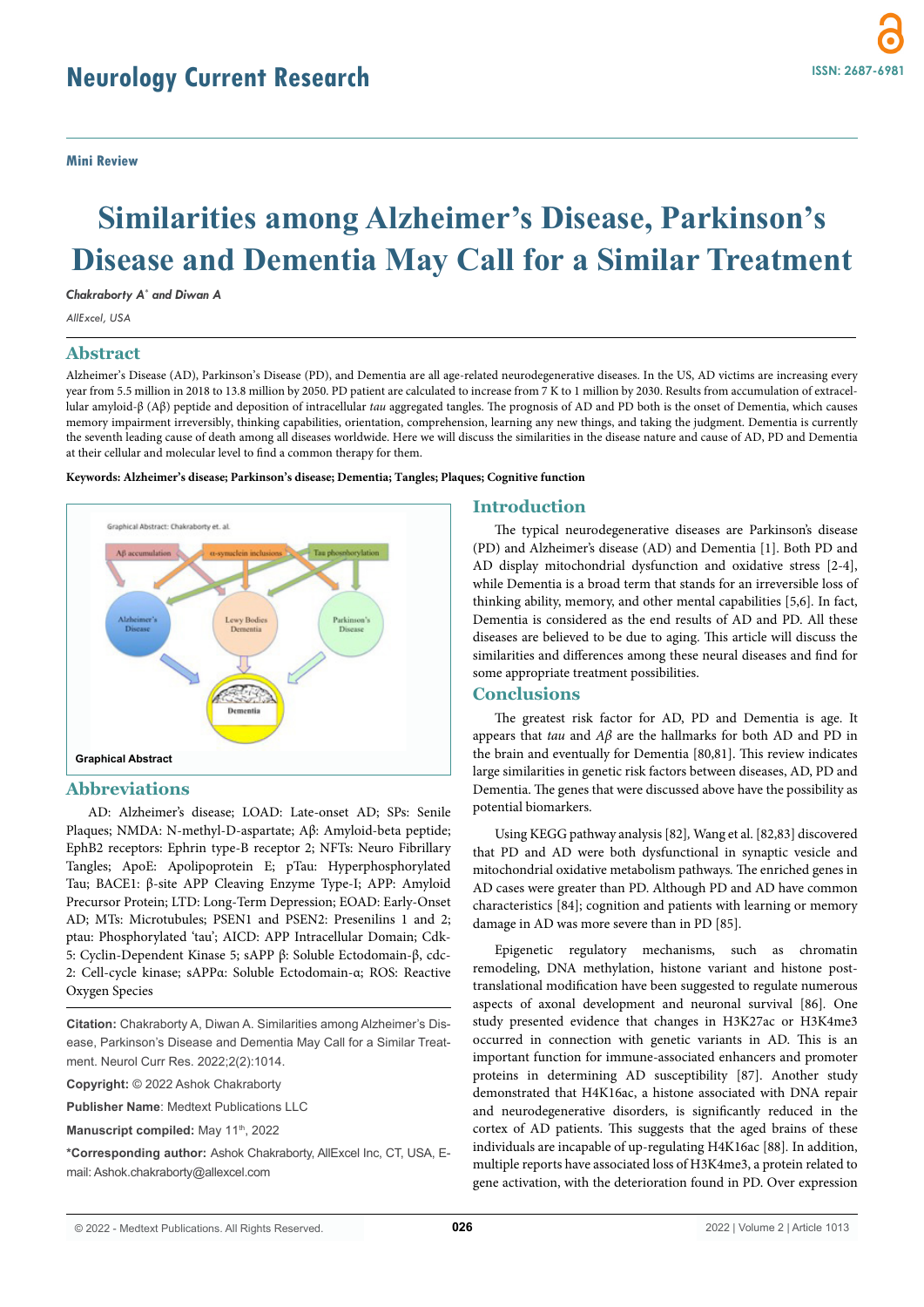|                            | AD                                                                                                                                                                                                                                | <b>PD</b>                                                                                                                                                                                                                 | Dementia                                                                                                                                                                                                                                                                                                                                                           |
|----------------------------|-----------------------------------------------------------------------------------------------------------------------------------------------------------------------------------------------------------------------------------|---------------------------------------------------------------------------------------------------------------------------------------------------------------------------------------------------------------------------|--------------------------------------------------------------------------------------------------------------------------------------------------------------------------------------------------------------------------------------------------------------------------------------------------------------------------------------------------------------------|
| Affected Region/<br>Cause: | Extensive neuronal loss that leads to<br>brain tissue atrophy.<br>Neurofibrillary tangles in the<br>neocortex and hippocampus [7]<br>Extracellular amyloid- $A\beta$ ) deposits,<br>senile plaques and amyloid plaques<br>$[8]$ . | Neuron degeneration and loss of<br>dopamine in the substantia nigra pars<br>compacta in the midbrain [9,10].                                                                                                              | Like AD and PD, Dementia is also an<br>aging issue, but loss of neural cells due to<br>some neurotoxic agents, external brain<br>injury is also prevalent.                                                                                                                                                                                                         |
| Symptoms:                  | Progressive memory loss.<br>٠<br>Affects cognitive functions such as<br>communication and movement [11].                                                                                                                          | The clinical manifestations of PD are<br>bradykinesia, resting remor and postural<br>instability [11].                                                                                                                    | Getting lost<br>٠<br>Trouble with complex but familiar tasks,<br>like fixing a meal or paying bills<br>Personality changes, like depression,<br>agitation, paranoia, and mood swing                                                                                                                                                                                |
| Age of Onset:              | Late-onset variety-symptoms first<br>$\bullet$<br>appear in mid-60s. Early-onset<br>AD begin between a person's 30s and<br>mid-60s [12].                                                                                          | The average age of Parkinson's disease<br>is 56.<br>Around 4 percent of Parkinson's patients<br>are diagnosed before the age of 50.<br>The youngest recorded case of<br>Parkinson's was a 12-year-old patient<br>$[13]$ . | Dementia is commonly found in people<br>٠<br>over the age of 65. However, it can affect<br>people in their 30s, 40s, or 50s [14].                                                                                                                                                                                                                                  |
| Prognosis:                 | Prognosis Dementia (Irreversible loss<br>$\bullet$<br>memory) $[12]$                                                                                                                                                              | Prognosis Dementia (Irreversible loss<br>memory) $[13]$                                                                                                                                                                   | Dementia is a severe disease with a poor<br>$\bullet$<br>prognosis. Mortality risks are estimated to<br>be at least two times higher than mortality<br>risks in non-demented patients [15]<br>It is expected that Dementia will be among<br>$\bullet$<br>the leading causes of death in the near<br>future instead of Cardiovascular Diseases<br>$(CVDs)$ [16,17]. |

#### **Table 2:** Molecular basis of the diseases.

| AD                                                                                                                                                                                                                                                                                                                                                                          | <b>PD</b>                                                                                                                                                                                                                                                                                                                  | Dementia                                                                                                                                                                                                                                                  |  |
|-----------------------------------------------------------------------------------------------------------------------------------------------------------------------------------------------------------------------------------------------------------------------------------------------------------------------------------------------------------------------------|----------------------------------------------------------------------------------------------------------------------------------------------------------------------------------------------------------------------------------------------------------------------------------------------------------------------------|-----------------------------------------------------------------------------------------------------------------------------------------------------------------------------------------------------------------------------------------------------------|--|
| Mutations of the $\beta$ -amyloid (A $\beta$ ) precursor<br>$\bullet$<br>protein on chromosome 21, cause Alzheimer<br>disease $(AD)$ [18].<br>Lewy bodies are a marker protein<br>aggregation in PD, are also frequently<br>observed in cases of classic AD, including in<br>patients with mutations in APP, PSEN1, and<br>PSEN2 [19,20].                                   | The main neuropathologic hallmark of PD is the<br>accumulation of a-synuclein in neurons in the<br>form of Lewy bodies [21].                                                                                                                                                                                               | Lewy Body Dementia (LBD) is a<br>common type of degenerative Dementia<br>in elderly people [22].<br>Many patients with LBD have AD<br>pathology because they have Lewy<br>bodies, cortical amyloid plaques and<br>neurofibrillary tangles in common [22]. |  |
| In transgenic mice, the accumulation of $\alpha$ -synuclein could significantly disrupt cognition [23].                                                                                                                                                                                                                                                                     |                                                                                                                                                                                                                                                                                                                            |                                                                                                                                                                                                                                                           |  |
| It is generally believed that oxidative stress and mitochondrial dysfunction are likely to be the common mechanisms in PD, AD and Dementia [24].<br>Linkage analysis showed that the better part of AD signal on chromosome 12q13 near 50 Mb was actually caused by a subset of families fulfilling<br>neuropathological criteria for LBD (i.e., 8 of 54 families) [25-27]. |                                                                                                                                                                                                                                                                                                                            |                                                                                                                                                                                                                                                           |  |
| Mutations in microtubule-associated protein<br>$\bullet$<br>tau.                                                                                                                                                                                                                                                                                                            | [28]                                                                                                                                                                                                                                                                                                                       | Abundance of 4-repeat tau has also been frequently associated with PD. This possibly<br>suggests a common tau-related pathogenic mechanism shared by FTD and late-onset PD                                                                                |  |
| Fully<br>autosomal<br>penetrant<br>mutations in 3 genes (i.e. APP, PSEN1, and --parkin [PRKN or PARK2] [33]<br>PSEN2) have been shown to cause AD [29- --DJ-1 [DJ1 or PARK7] [34]<br>$31$ ].                                                                                                                                                                                | Mutations in at least 5 genes has<br>been shown to cause familial early-<br>onset Parkinsonisms:<br>dominant $\left[-(\alpha\text{-symuclein }[\text{SNCA or } \text{PARK1}]   32]\right]$ ;<br>--PTEN-induced putative kinase I [PINK1 or<br>PARK6] [35];<br>--leucine-rich repeatkinase 2<br>[LRRK2 or<br>PARK8 [36,37]. | Rare missense mutations in MAPT<br>leads to a syndrome of Fronto-Temporal<br>Dementia (FTD) with parkinsonism<br>linked to chromosome 17 [FTDP-17]<br>$[25]$ .                                                                                            |  |

of H3K4me3 can accelerate A-T mutation that mitigates behavioral impairments and neurodegeneration [89-91].

HDAC inhibitors can prevent neuro-degeneration in models of AD [92-95]. This paper demonstrate that epigenetic profiles are regulated in neurodegenerative diseases and gives a better understanding of these mechanisms that can provide the foundation for developing more precisely targeted epigenome therapies. For example, recent work suggesting that epigenetic editing can improve cognition in AD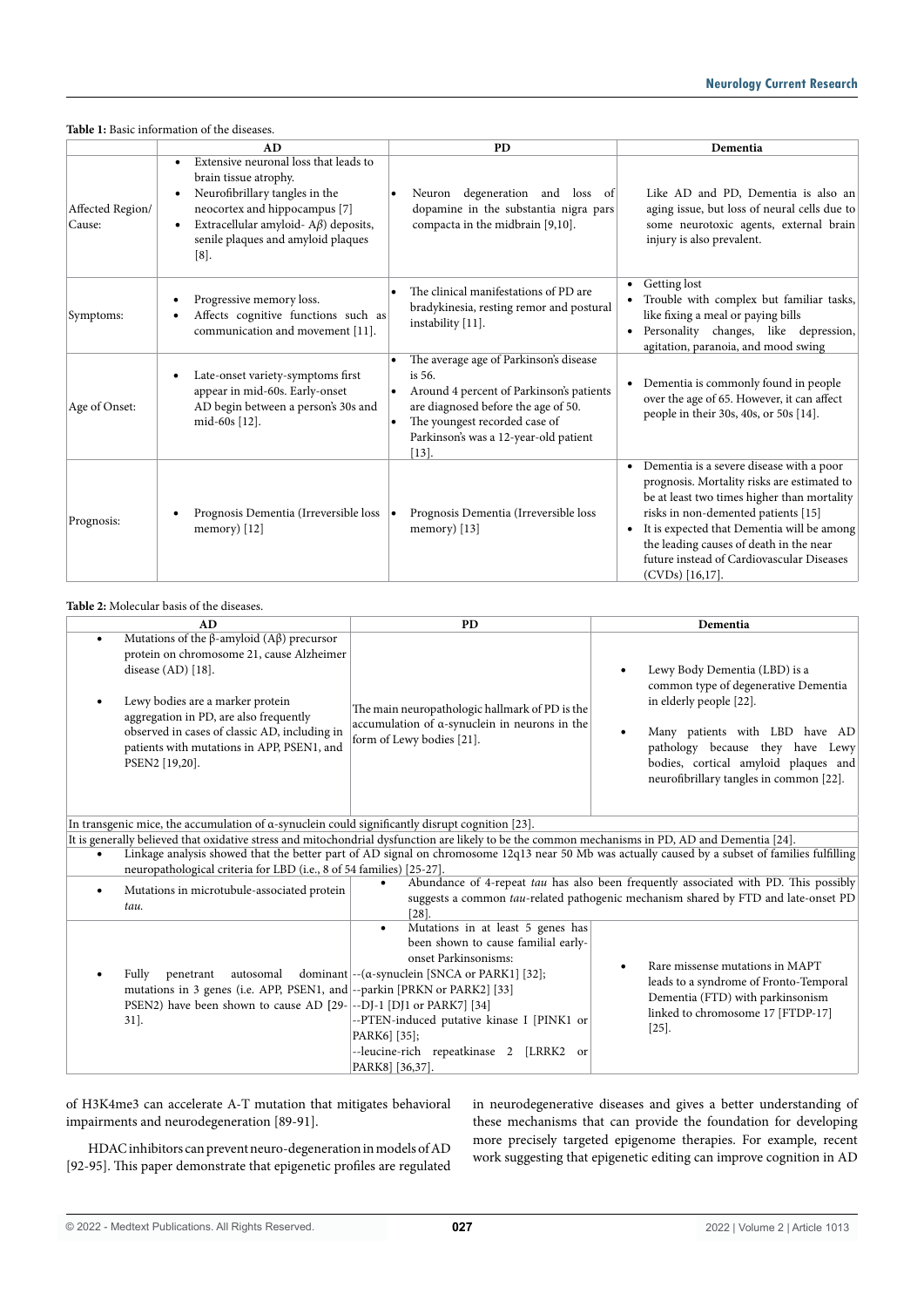#### **Table 3:** Cellular basis of the diseases.

| AD.                                                                                                        | PD                                                                                                 | Dementia                                                                                                                                                                   |
|------------------------------------------------------------------------------------------------------------|----------------------------------------------------------------------------------------------------|----------------------------------------------------------------------------------------------------------------------------------------------------------------------------|
| Both sirtuin and REST signaling pathways are disturbed both the                                            |                                                                                                    | Affected neurons display intracellular tau-positive inclusions that                                                                                                        |
| diseases, AD, PD [38].                                                                                     |                                                                                                    | are distinct from the neurofibrillary tangles observed in AD [40].                                                                                                         |
| Lewy bodies, protein aggregation and $\alpha$ -synuclein in PD are also<br>found in >60% of AD cases [39]. |                                                                                                    | The first FTD mutations was identified in cases accompanied by<br>parkinsonism and showing genetic linkage to chromosome 17q21,<br>near the <i>tau</i> gene (FTDP-17) [25] |
| AD cases have tau<br>tangles.                                                                              | tau aggregation is shown in<br>$\sim$ 50% of PD cases snRNP70 may<br>co-localize in PD cases [41]. | Subsequently, disease-causing mutations were identified in tau<br>(gene: MAPT) [22].                                                                                       |

#### **Table 4:** Genes involved.

| AD.                                                                                                               | PD.                                                                                                                                           | Dementia                                                                                                     |  |
|-------------------------------------------------------------------------------------------------------------------|-----------------------------------------------------------------------------------------------------------------------------------------------|--------------------------------------------------------------------------------------------------------------|--|
| The strong risk factor for AD, ApoE4, has been related to cognitive decline in PD [43] and Dementia also [44-46]. |                                                                                                                                               |                                                                                                              |  |
| $\bullet$                                                                                                         | Genetic overlap between AD, PD and Dementia was also discovered [47,48].                                                                      |                                                                                                              |  |
|                                                                                                                   | Genetic association study proved rs76904798 of LRRK2 significantly reduce late-onset AD risk in Han Chinese [48]; and it is found Dominant in |                                                                                                              |  |
| dementia [36,37].                                                                                                 |                                                                                                                                               |                                                                                                              |  |
| APP: Ab Precursor Protein, Dominant [49].<br>$\bullet$                                                            |                                                                                                                                               | PRKN: Parkin: Recessive [33]                                                                                 |  |
| PSEN1: Presenilin1; Dominant [29]                                                                                 |                                                                                                                                               | Recent reports have suggested that some cases of PD and FTD<br>may also be caused by mutations in PSEN1 [50] |  |
| PSEN2: Presenilin 2: Dominant [30,31].                                                                            |                                                                                                                                               | PINK1: PTEN induced putative kinase 1: Recessive [35].                                                       |  |
| The rs356182 locates in the intron of SNCA, which is the coding gene of<br>$\bullet$                              |                                                                                                                                               | SNCA: α-synuclein: Dominant [32].                                                                            |  |
| α-synuclein which has key role PD genesis [51-53].                                                                |                                                                                                                                               |                                                                                                              |  |
| MAPT: Microtubule-associated protein tau: Dominant [22].<br>$\bullet$                                             |                                                                                                                                               | DJ1: DJ1: Recessive [34].                                                                                    |  |
| The AD risk factor SORL1 had been identified to be associated with PD recently                                    |                                                                                                                                               |                                                                                                              |  |
| $54$ ].                                                                                                           |                                                                                                                                               |                                                                                                              |  |

**Table 5:** Epigenetics of the diseases.

| AU                                                                                                                                         | PD | Dementia                                 |
|--------------------------------------------------------------------------------------------------------------------------------------------|----|------------------------------------------|
| Single nucleotide polymorphism (SNP) analysis of PD and AD revealed that 12 of them, such as EPB41L5, CYP26B1, IQCB1, DCP1A, CLGN, TDRD6,  |    |                                          |
| PSORS1C1, PARP12, WISP1, PIK3C2A, CLMN, DHX33, are common in them [38].                                                                    |    |                                          |
| SNRNP70 encodes the small nuclear ribonucleoprotein snRNP70 co-localizes with tau The hub gene SNRNP70 has been shown to be differentially |    |                                          |
| in AD [55].                                                                                                                                |    | expressed in PD blood and Dementia [56]. |

#### **Table 6:** Possibilities of gene therapy.

| AD                                                                                                                                                                                                                                                    | <b>PD</b>                                                                                                                                                                                                                 | Dementia                                                                                                                                                                                                       |  |
|-------------------------------------------------------------------------------------------------------------------------------------------------------------------------------------------------------------------------------------------------------|---------------------------------------------------------------------------------------------------------------------------------------------------------------------------------------------------------------------------|----------------------------------------------------------------------------------------------------------------------------------------------------------------------------------------------------------------|--|
| Gene therapy can be used to treat diseases by the introduction of therapeutic genes, by replacing, silencing, or correcting faulty genes.                                                                                                             |                                                                                                                                                                                                                           |                                                                                                                                                                                                                |  |
| APOE is the genetic risk factor.<br>Significantly increases the incidence of<br>Late-Onset AD (LOAD) [57,58].<br>ECE can participate in $\mathbf{A}\beta$ degradation<br>and could be a potential target for a<br>pharmacological or gene therapeutic | Genome editing of mutations in<br>several genes associated with both                                                                                                                                                      | Approximately 30% of patients with FTD<br>show a clear autosomal dominant inheritance                                                                                                                          |  |
| approach $[59,60]$ .<br>Lentivirus mediated gene delivery of<br>cathepsin B reduced anti- $A\beta$ antibody,<br>Thioflavin S-positive amyloid<br>and<br>plaques, supporting a role for cathepsin B<br>in $A\beta$ degradation [65].                   | familial- and sporadic PD, including<br>parkin, LRRK2, SNCA, PINK1, DJ-1,<br>VPS35, DNAJC13, CHCHD2 [61].<br>Gene therapy with growth factors<br>and also some non-disease modifying<br>targets, such as TH, GCH and AADC | pattern, where one copy of a mutated gene<br>causes the genetic condition.<br>commonly<br>involved<br>three genes<br>The<br>hereditary of FTD<br>are <i>granulin</i><br>in<br>(GRN), C9orf72 and MAPT [63,64]. |  |
| Gene delivery of IDE could possibly<br>enhance $A\beta$ degradation and influence<br>AD pathology $[66, 67]$ .<br>Down-regulation<br>AD-associated<br><sub>of</sub><br>proteins, BAC1, APP, by siRNA [68,69].                                         | and VMAT2 could be relevant<br>treatment for patients [62].                                                                                                                                                               | AAV gene therapy is a potential avenue for<br>disease modification in GRN carriers [70,71].                                                                                                                    |  |

highlights the potential of epigenetic regulation-based gene therapy for neurodegenerative disorders [96].

Gene modification of stem cells prior to transplantation can be useful for increasing cell survival and making them more effective [97]. Due to the loss of cholinergic neurotransmitters in AD, genemodified cells transplantation can produce acetylcholine (Ach) and could be beneficial to the patients. Primary fibroblast cell line genetically engineered to express choline acetyl transferase showed the capacity to produce Ach after transplantation into the hippocampus of rats [98]. Another example of the use of the facilitation of gene therapy for AD is the over expression of Neprilysin (NEP), an Aβ degrading protease that has been shown to ameliorate extracellular amyloids [99].

Transgenic mice (APP/PS1) injected with lentiviral vector expressing NEP showed a reduction in Ab deposits [100], and MSCs over expressing the NEP gene demonstrated the ability to degrade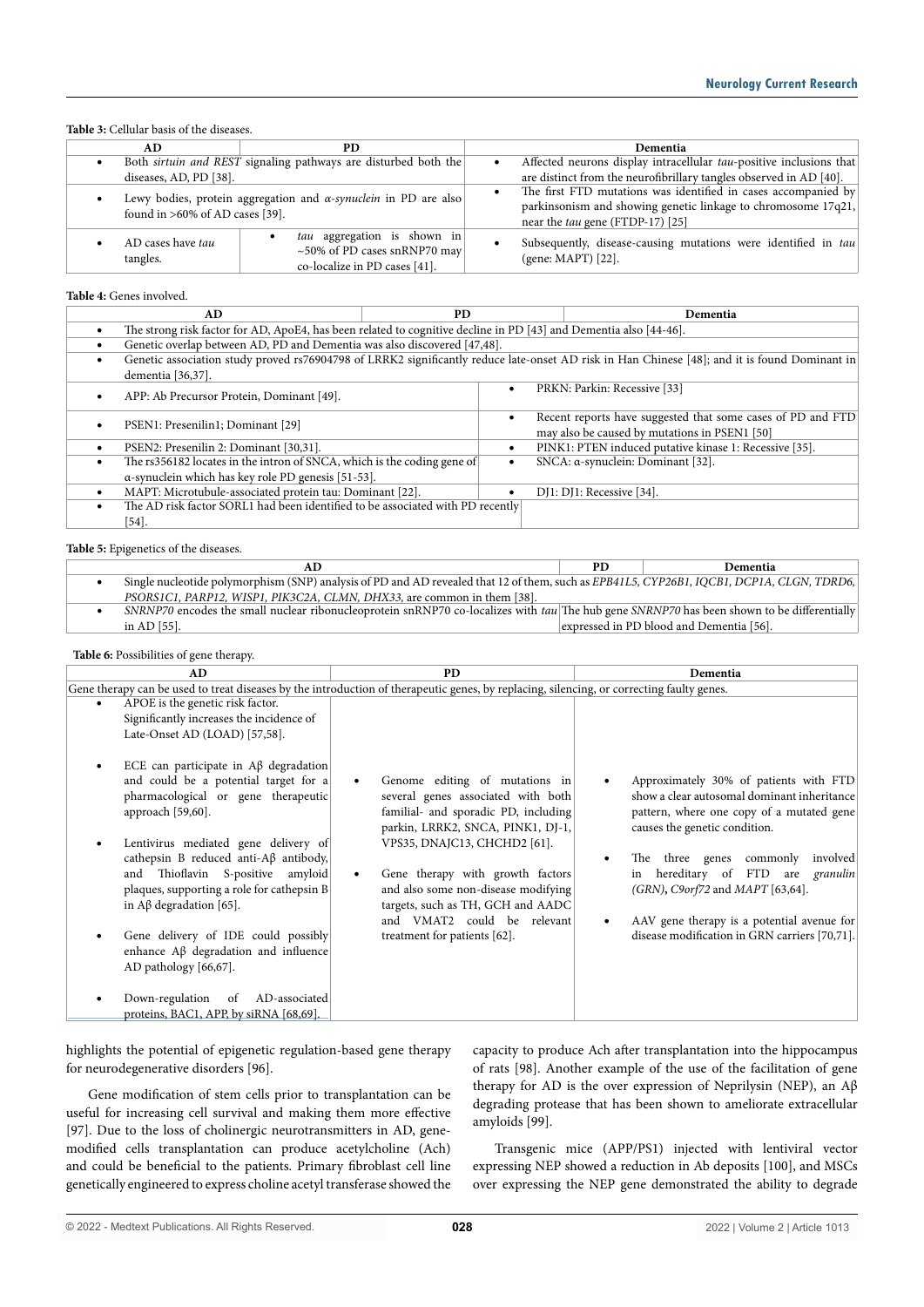**Table 7:** Possibilities of cell therapy.

| AD                                                                                                                                                                 | PD. | Dementia                                                                                                                                             |
|--------------------------------------------------------------------------------------------------------------------------------------------------------------------|-----|------------------------------------------------------------------------------------------------------------------------------------------------------|
| Cure may be possible if right cell can be transplanted which can grow, produce dopamine, can survive for longer period of times, but can differentiate, and should |     |                                                                                                                                                      |
| not have any ethical issues.                                                                                                                                       |     |                                                                                                                                                      |
| Neural stem cells (hNSCs): Stem cells have high migratory capacity after transplantation into the brain, and can be genetically modified in vitro.                 |     |                                                                                                                                                      |
|                                                                                                                                                                    |     | Therefore, they can be an efficient candidate to deliver neurotropic factors or enhance gene expression to modify the course of the disease [72-74]. |
|                                                                                                                                                                    |     |                                                                                                                                                      |

They also release DA in response to substrate (DOPA) - induced condition than those obtained in control groups [75].

These cells also express DAT (Dopamine Transporter) that controls the physiological label of DA in the synaptic cleft [75]. **ESCs-derived NPCs:** Transplantation of these cells into the injured hippocampus demonstrate the formation of synapses between host and grafted neural cells, and also improve the memory dysfunction [76,77]. **Induced Pluripotent Stem Cells (iPSCs):** Neurons derived from human iPSCs are endowed with a remarkable potential to establish orthotropic long-range projections in the adult mammalian brain [78].

**NSCs:** In mouse AD model, the transplantation of NSCs was reported to improved cognition function mediated by the neurotropic factor BDNF [79].

Aβ peptides *in vitro* [101]. Similar results were obtained *in vivo* with transgenic mice that were transplanted with fibroblasts engineered with lentivirus carrying NEP [102].

Recently we have created modified neural stem cells which can differentiate, produce dopamine, BDNF/GDNF [103-105].Our notion, therefore, is that the cell-replacement therapy of AD/PD/ Dementia patients with a modified neural cells could be relevant [106-107] (Tables 1-7).

#### **Acknowledgments**

We acknowledge all our colleagues for their help during the preparation of the manuscript by providing all the relevant information. Thanks to Ms. Bethany Pond for her Editorial assistants.

## **Funding**

This research received no specific grant from any funding agency in the public, commercial, or not-for-profit sectors.

#### **Authors' Contribution**

Both the authors have contributed equally to preparing this article, reading, and approving the final manuscript.

#### **Conflict of Interests**

The authors declare no conflict of interests.

# **Consent for Publications**

Both the authors have agreed to submit this paper for publication.

#### **References**

- 1. Nussbaum RL, Ellis CE. Alzheimer's disease and Parkinson's disease. N Engl J Med. 2003;348(14):1356-64.
- 2. Lin MT, Beal MF. Mitochondrial dysfunction and oxidative stress in neurodegenerative diseases. Nature. 2006;443(7113):787-95.
- 3. Khan TA, Hassan I, Ahmad A, Perveen A, Aman S, Quddusi S, et al. Recent updates on the dynamic association between oxidative stress and neurodegenerative disorders. CNS Neurol Disord Drug Targets. 2016;15(3):310-20.
- 4. Denzer I, Munch G, Friedland K. Modulation of mitochondrial dysfunction in neurodegenerative diseases via activation of nuclear factor erythroid-2-related factor 2 by food-derived compounds. Pharmacol Res. 2016;103:80-94.
- 5. Mayeux R, Chen J, Mirabello E, Marder K, Bell K, Dooneief G, et al. An estimate of the incidence of dementia in idiopathic Parkinson's disease. Neurology. 1990;40(10):1513- 7.
- 6. Ebmeier KP, Calder SA, Crawford JR, Stewart L, Cochrane RHB, Besson JAO. Dementia in idiopathic Parkinson's disease: prevalence and relationship with symptoms and signs of Parkinsonism. Psychological Medicine. 1991;21(1):69-76.
- 7. Dickson DW. Neuropathological diagnosis of Alzheimer's disease: A perspective from longitudinal clinicopathological studies. Neurobiol Aging. 1997;18(4 Suppl):S21-6.
- 8. Hardy J, Selkoe DJ. The amyloid hypothesis of Alzheimer's disease: Progress and

problems on the road to therapeutics. Science. 2002;297(5580):353-6.

- 9. German DC, Manaye K, Smith WK, Woodward DJ, Saper CB. Midbrain dopaminergic cell loss in Parkinson's disease: Computer visualization. Ann Neurol. 1989;26(4):507- 14.
- 10. Obeso JA, Rodriguez-Oroz MC, Goetz CG, Marin C, Kordower JH, Rodriguez M, et al. Missing pieces in the Parkinson's disease puzzle. Nat Med. 2010;16(6):653-61.
- 11. Jankovic J. Parkinson's disease: Clinical features and diagnosis. J Neurol Neurosurg Psychiatry. 2008;79(4):368-76.
- 12. NIA. Alzheimer's disease Fact Sheet.
- 13. Parkinson's. 11 Facts about Parkinson's disease you May Not Know.
- 14. Healthline. 11 Early Signs of Dementia.
- 15. Dewey ME, Saz P. Dementia, cognitive impairment and mortality in persons aged 65 and over living in the community: a systematic review of the literature. Int J Geriatr Psychiatry. 2001;16(8):751-61.
- 16. James BD, Leurgans SE, Hebert LE, Scherr PA, Yaffe K, Bennett DA. Contribution of Alzheimer disease to mortality in the United States. Neurology. 2014;82(12):1045-50.
- 17. Weuve J, Hebert LE, Scherr PA, Evans DA. Deaths in the united states among persons with Alzheimer's disease (2010–2050). Alzheimers Dement. 2014;10(12):e40-6.
- 18. Harlin MCC, Mullan M, Brown J, Crawford F, Fidani L, Giuffra L, et al. Segregation of a missense mutation in the amyloid precursor protein gene with familial Alzheimer's disease. Nature. 1991;349(6311): 704-6.
- 19. Hamilton RL. Lewy bodies in Alzheimer's disease: a neuropathological review of 145 cases using alpha-synuclein immunohistochemistry. Brain Pathol. 2000;10(3):378-84.
- 20. Clinton LK, Blurton-Jones M, Myczek K, Trojanowski JQ, LaFerla FM. Synergistic interactions between Abeta, tau, and alpha-synuclein: acceleration of neuropathology and cognitive decline. J Neurosci. 2010;30(21):7281-9.
- 21. Kalinderi K, Bostantjopoulou S, Fidani L. The genetic background of Parkinson's disease: current progress and future prospects. Acta Neurol Scand. 2016;134(5):314-  $26$
- 22. McKeith, IG, Galasko D, Kosaka K, Perry EK, Dickson DW, Hansen LA, et al. Consensus guidelines for the clinical and pathologic diagnosis of dementia with Lewy bodies (DLB): report of the consortium on DLB international workshop. Neurology. 1996;47(5):1113-24.
- 23. Clinton LK, Blurton-Jones M, Myczek K, Trojanowski JQ, LaFerla FM. Synergistic interactions between Abeta, tau, and alpha-synuclein: acceleration of neuropathology and cognitive decline. J Neurosci. 2010;30(21):7281-9.
- 24. Zawia NH, Lahiri DK, Cardozo-Pelaez F. Epigenetics, oxidative stress, and Alzheimer disease. Free Radic Biol Med. 2009;46(9):1241-9.
- 25. Bertram L, Tanzi RE. The genetic epidemiology of neurodegenerative disease. J Clin Invest. 2005;115(6):1449-57.
- 26. Kehoe P, De Vrieze FW, Crook R, Wu WS, Holmans P, Fenton I, et al. A full genome scan for late onset Alzheimer's disease. Hum Mol Genet. 1999;8(2):237-45.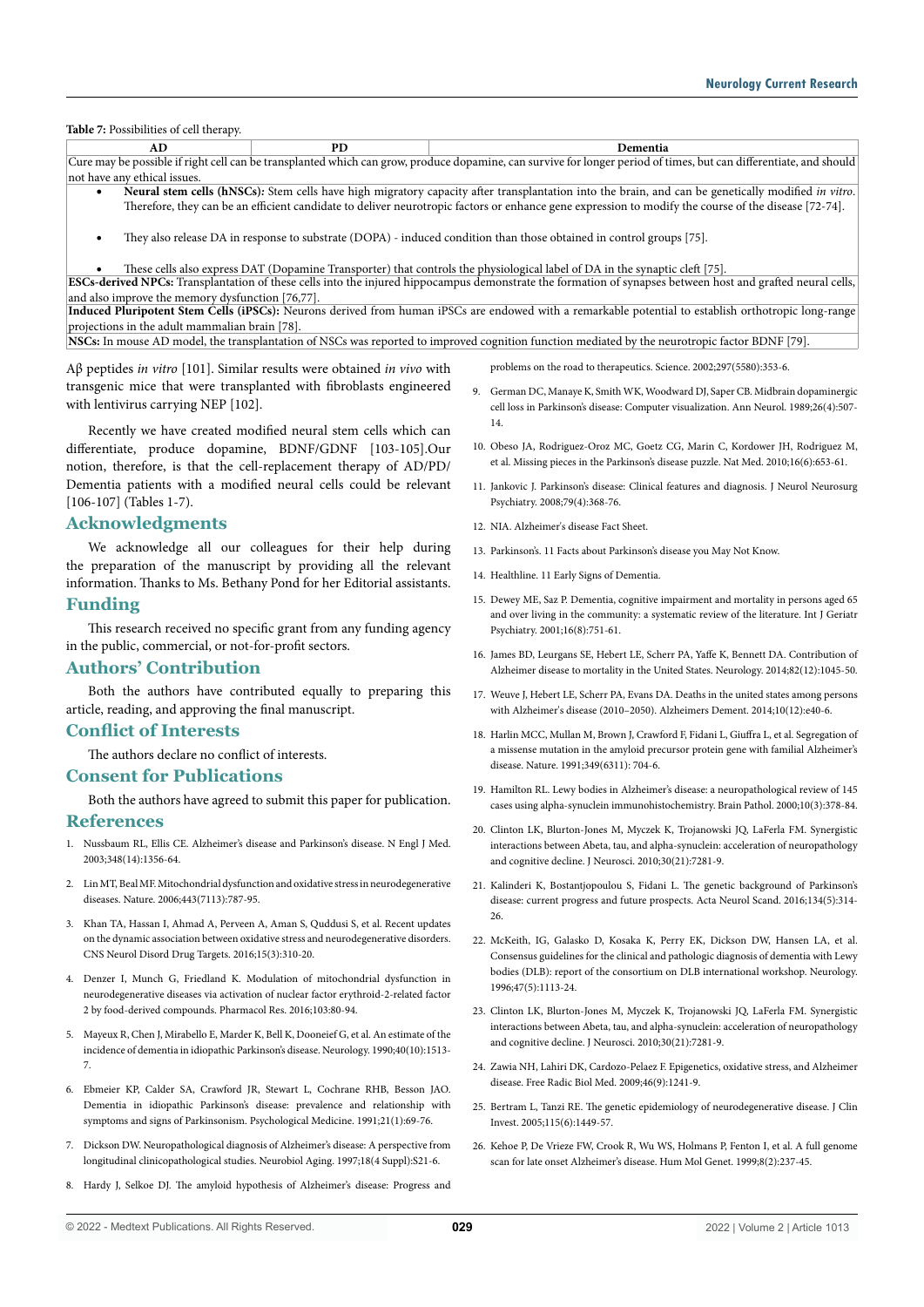- 27. Curtis D, North BV, Sham PC. A novel method of two-locus linkage analysis applied to a genome scan for late onset Alzheimer's disease. Ann Hum Genet. 2001;65(Pt 5):473-81.
- 28. Healy DG, Abou-Sleiman PM, Lees AJ, Casas JP, Quinn N, Bhatia K, et al. Tau gene and Parkinson's disease: a case-control study and meta-analysis. J Neurol Neurosurg Psychiatr. 2004;75(7):962-5.
- 29. Sherrington R, Rogaev EI, Liang Y, Rogaeva EA, Levesque G, Ikeda M, et al. Cloning of a gene bearing missense mutations in early-onset familial Alzheimer's disease. Nature. 1995;375(6534):754-60.
- 30. Rogaev EI, Sherrington R, Rogaeva EA, Levesque G, Ikeda M, Liang Y, et al. Familial Alzheimer's disease in kindreds with missense mutations in a gene on chromosome 1 related to the Alzheimer's disease type 3 gene. Nature. 1995;376(6543):775-8.
- 31. Levy-Lahad E, Wasco W, Poorkaj P, Romano D, Oshima J, Pettingell W, et al. Candidate gene for the chromosome 1 familial Alzheimer's disease locus. Science. 1995;269(5226):973-7.
- 32. Polymeropoulos MH, Lavedan C, Leroy E, Ide SE, Dehejia A, Dutra A, et al. Mutation in the alpha-synuclein gene identified in families with Parkinson's disease. Science. 1997;276(5321):2045-7.
- 33. Kitada T, Asakawa S, Hattori N, Matsumine H, Yamamura Y, Minoshima S, et al. Mutations in the parkin gene cause autosomal recessive juvenile parkinsonism. Nature. 1998;392(6676):605-8.
- 34. Bonifati V, Rizzu P, van Baren MJ, Schaap O, Breedveld GJ, Kriege E, et al. Mutations in the DJ-1 gene associated with autosomal recessive early-onset parkinsonism. Science. 2003;299(5604):256-9.
- 35. Valente EM, Abou-Sleiman PM, Caputo V, Muqit MMK, Harvey K, Gispert S, et al. Hereditary early-onset Parkinson's disease caused by mutations in PINK1. Science. 2004;304(5674):1158-60.
- 36. Zimprich A, Biskup S, Leitner P, Lichtner P, Farrer M, Lincoln S, et al. Mutations in LRRK2 cause autosomal-dominant parkinsonism with pleomorphic pathology. Neuron. 2004;44(4):601-7.
- 37. Paisan-Ruiz C, Jain S, Evans EW, Gilks WP, Simón J, van der Brug M, et al. Cloning of the gene containing mutations that cause PARK8-linked Parkinson's disease. Neuron. 2004;44(4):595-600.
- 38. Kelly J, Moyeed R, Carroll C, Albani D, Li X. Gene expression meta-analysis of Parkinson's disease and its relationship with Alzheimer's disease. Mol Brain. 2019;12:16.
- 39. Kaźmierczak A, Czapski GA, Adamczyk A, Gajkowska B, Strosznajder JB. A novel mechanism of non-Aβ component of Alzheimer's disease amyloid (NAC) neurotoxicity. Interplay between p53 protein and cyclin-dependent kinase 5 (Cdk5). Neurochem Int. 2011;58(2):206-14.
- 40. Zhang X, Gao F, Wang D, Li C, Fu Y, He W, Zhang J. Tau pathology in Parkinson's disease. Front Neurol. 2018;9:809.
- 41. Brun A. Frontal lobe degeneration of non-Alzheimer type I. Neuropathology. Arch Gerontol Geriatr. 1987;6(3):193-208.
- 42. Hutton M, Lendon CL, Rizzu P, Baker M, Froelich S, Houlden HH, et al. Association of missense and 5'-splice-site mutations in tau with the inherited dementia FTDP-17. Nature. 1998;393:702-5.
- 43. Kwon OD. Is There Any Relationship between Apolipoprotein E Polymorphism and Idiopathic Parkinson's Disease? J Alzheimers Dis Parkinsonism. 2017;7(1):292.
- 44. Verpillat P, Camuzat A, Hannequin D, Thomas-Anterion C, Puel M, Belliard S, et al. Apolipoprotein E gene in frontotemporal dementia: an association study and metaanalysis. Eur J Hum Genet. 2002;10(7):399-405.
- 45. Strittmatter WJ, Saunders AM, Schmechel D, Pericak-Vance M, Enghild J, Salvesen GS, et al. Apolipoprotein E: high-avidity binding to beta-amyloid and increased frequency of type 4 allele in late-onset familial Alzheimer disease. Proc Natl Acad Sci U S A. 1993;90(5):1977-81.
- 46. Schmechel DE, Saunders AM, Strittmatter WJ, Crain BJ, Hulette CM, Joo SH, et al. Increased amyloid beta-peptide deposition in cerebral cortex as a consequence of

apolipoprotein E genotype in late-onset Alzheimer disease. Proc Natl Acad Sci U S A. 1993;90(20):9649-53.

- 47. Belin AC, Bjork BF, Westerlund M, Galter D, Sydow O, Lind C, et al. Association study of two genetic variants in mitochondrial transcription factor a (TFAM) in Alzheimer's and Parkinson's disease. Neurosci Lett. 2007;420(3):257-62.
- 48. Zhu XC, Cao L, Tan MS, Jiang T, Wang HF, Lu H, et al. Association of Parkinson's disease GWAS-linked loci with Alzheimer's disease in Han Chinese. Mol Neurobiol. 2017;54(1):308-18.
- 49. Dermaut B, Singh SK, Engelborghs S, Theuns J, Rademakers R, Saerens J, et al. A novel presenilin 1 mutation associated with Pick's disease but not beta-amyloid plaques. Ann Neurol. 2004;55(5):617-26.
- 50. Cooper CA, Jain N, Gallagher MD, Weintraub D, Xie SX, Berlyand Y, et al. Common variant rs356182 near SNCA defines a Parkinson's disease endophenotype. Ann Clin Transl Neurol. 2016;4(1):15-25.
- 51. Karimi-Moghadam A, Charsouei S, Bell B, Jabalameli MR. Parkinson disease from Mendelian forms to genetic susceptibility: new molecular insights into the neurodegeneration process. Cell Mol Neurobiol. 2018;38(6):1153-78.
- 52. Campelo C, Silva RH. Genetic variants in SNCA and the risk of sporadic Parkinson's disease and clinical outcomes: a review. Parkinsons Dis. 2017;2017:4318416.
- 53. Maple-Grodem J, Chung J, Lunde KA, Tzoulis C, Tysnes OB, Pedersen KF, et al. Alzheimer disease associated variants in SORL1 accelerate dementia development in Parkinson disease. Neurosci Lett. 2018;674:123-6.
- 54. Diner I, Hales CM, Bishof I, Rabenold L, Duong DM, Yi H, et al. Aggregation properties of the small nuclear ribonucleoprotein U1-70K in Alzheimer disease. J Biol Chem. 2014;289(51):35296-313.
- 55. Santiago JA, Potashkin JA. Blood Transcriptomic Meta-analysis Identifies Dysregulation of Hemoglobin and Iron Metabolism in Parkinson' Disease. Front Aging Neurosci. 2017;9:73.
- 56. Bell RD, Sagare AP, Friedman AE, Bedi GS, Holtzman DM, Deane R, et al. Transport pathways for clearance of human Alzheimer's amyloid beta-peptide and apolipoproteins E and J in the mouse central nervous system. J Cereb Blood Flow Metab. 2007;27(5):909-18.
- 57. Deane R, Sagare A, Hamm K, Parisi M, Lane S, Finn MB, et al. ApoE isoformspecific disruption of amyloid beta peptide clearance from mouse brain. J Clin Invest. 2008;118(12):4002-13.
- 58. Miners JS, Baig S, Palmer J, Palmer LE, Kehoe PG, Love S, et al. Abeta-degrading enzymes in Alzheimer's disease. Brain Pathol. 2008;18(2):240-52.
- 59. Macours N, Poels J, Hens K, Francis C, Huybrechts R. Structure, evolutionary conservation, and functions of angiotensin- and endothelinconverting enzymes. Int Rev Cytol. 2004;239:47-97.
- 60. Polymeropoulos MH, Lavedan C, Leroy E, Ide SE, Dehejia A, Dutra A, et al. Mutation in the alpha-synuclein gene identified in families with Parkinson's disease. Science. 1997;276(5321);2045-7.
- 61. Axelsena TM, Woldbye DPD. Gene Therapy for Parkinson's disease, An Update. J Parkinsons Dis. 2018;8(2)195-215.
- 62. Jiang J, Zhu Q, Gendron Tania F, Saberi S, McAlonis-Downes M, Seelman A, et al. Gain of toxicity from ALS/FTD-linked repeat expansions in C9ORF72 is alleviated by antisense oligonucleotides targeting GGG GCC containing RNAs. Neuron. 2016;90(3):535-50.
- 63. DeVos SL, Miller RL, Schoch KM, Holmes BB, Kebodeaux CS, Wegener AJ, et al. Tau reduction prevents neuronal loss and reverses pathological tau deposition and seeding in mice with tauopathy. Sci Transl Med. 2017;9(374):eaag0481.
- 64. Mueller-Steiner S, Zhou Y, Arai H, Roberson ED, Sun B, Chen J, et al. Antiamyloidogenic and neuroprotective functions of cathepsin B: implications for Alzheimer's disease. Neuron. 2006;51(6):703-14.
- 65. Miller BC, Eckman EA, Sambamurti K, Dobbs N, Chow KM, Eckman CB, et al. Amyloid-beta peptide levels in brain are inversely correlated with insulysin activity levels in vivo. Proc Natl Acad Sci U S A. 2003;100(10):6221-6.